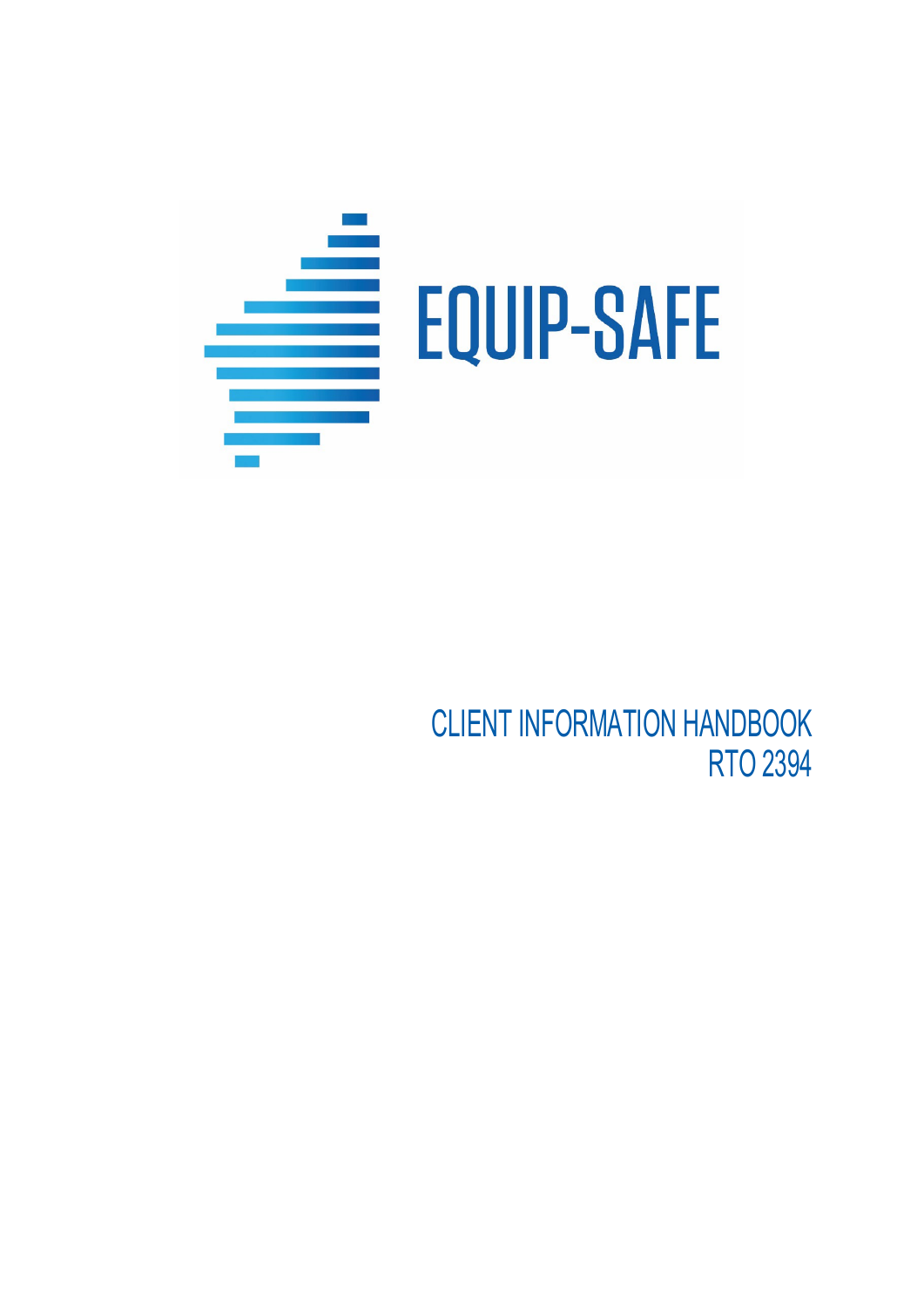# Contents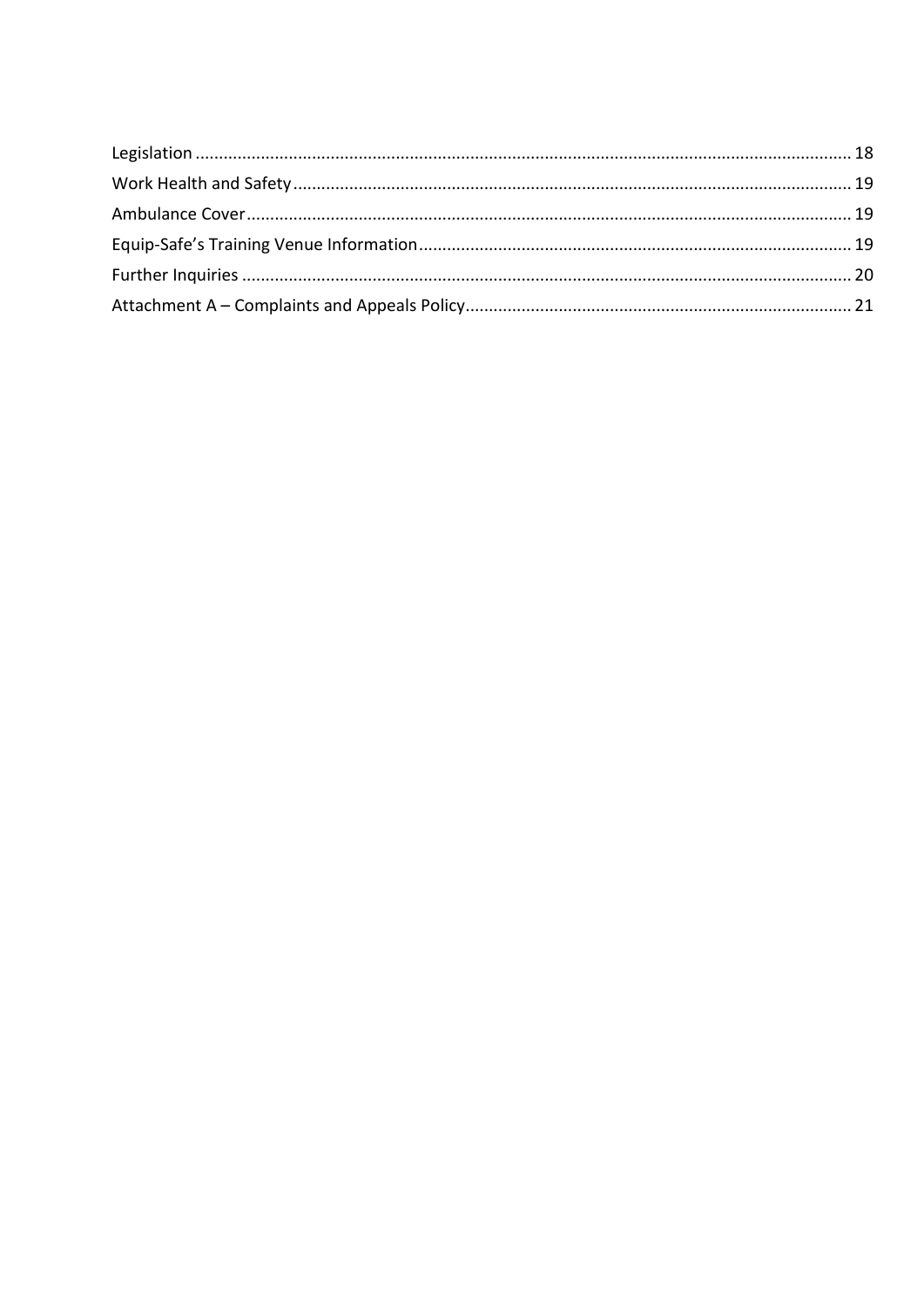## <span id="page-3-0"></span>**Welcome**

Welcome to Equip-Safe.

Equip-Safe focuses on providing practical training, and not theory-based training. Wherever possible, training is done by learning on the equipment, and not in a classroom by showing Power Point slides.

At Equip-Safe we strive to provide a supportive environment to help you learn. We pride ourselves on the high level of client support offered and trust that you will make the most of this opportunity.

This handbook contains general information regarding Equip-Safe's policies and procedures, available services and requirements, which are designed to ensure everyone training with Equip-Safe is given their best opportunity to achieve success.

We ask that you take the time to read the information provided before undertaking any of the services we provide.

If there is anything in this handbook that you do not understand, or anything you wish to have clarified, please feel free to speak to any member of our friendly staff.

# <span id="page-3-1"></span>**Registered Training Organisation**

A Registered Training Organisation (RTO) in Australia is a vocational education organisation providing training and assessment that results in qualifications and statements of attainment within the Australian Qualifications Framework (AQF). These qualifications and statements of attainment are recognised and accepted by industry and other educational institutions throughout Australia.

## <span id="page-3-2"></span>**National Registration Information**

The Electrical and Communications Association of Western Australia Inc (ECA WA Inc) trading as

Equip-Safe is registered with Australian Skills Quality Authority (ASQA)to deliver nationally recognised VET training and qualifications and ensures compliance with the [Standards for](https://www.asqa.gov.au/about/asqa-overview/key-legislation/standards-rtos-2015)  [RTOs 2015](https://www.asqa.gov.au/about/asqa-overview/key-legislation/standards-rtos-2015)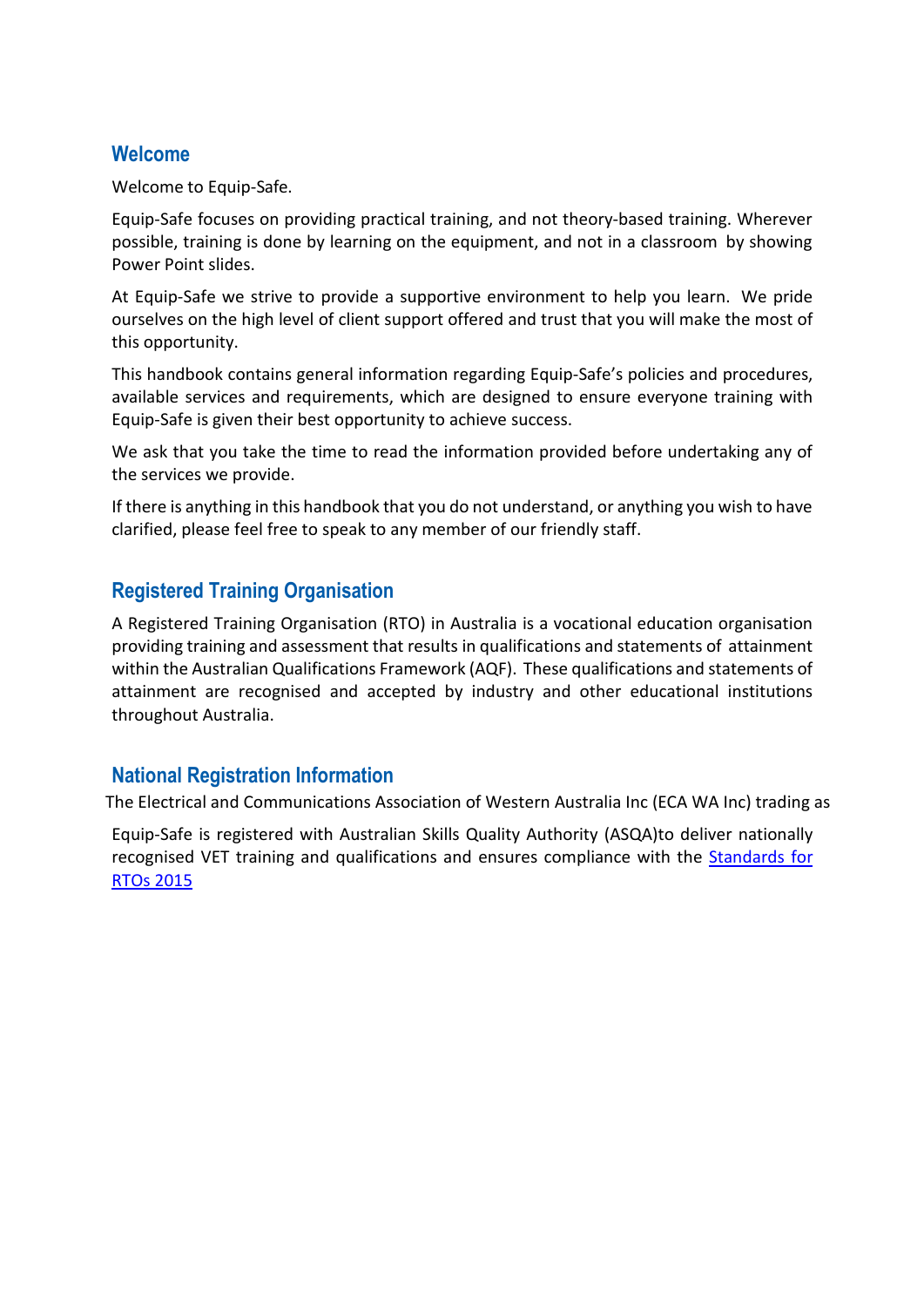## <span id="page-4-0"></span>**Client Feedback**

Equip-Safe seeks feedback from all clients on their satisfaction with services they have received.

You will be asked to complete feedback forms regarding both the quality of our training products and the services delivered. Please take the time to complete these forms. Feedback and/or suggestions can be provided to your trainer at any time throughout your training.

## <span id="page-4-1"></span>**Services**

Equip-Safe provides training and/or assessment services in these areas:

- Nationally Recognised Training (Units of Competency)
- Certificates of Competency (non-nationally accredited)
- Verifications of Competency
- Elevating Work Platform Association Yellow Card

The following table lists the nationally recognised units of competency on our scope of registration and that we currently deliver.

| <b>Unit Code</b> | <b>Unit of Competency</b>                                                                 |
|------------------|-------------------------------------------------------------------------------------------|
| MSMWHS217        | Gas test atmospheres                                                                      |
| RIIMPO208F       | Operate support equipment                                                                 |
| RIIWHS202E       | Enter and work in confined spaces                                                         |
| RIIWHS204E       | Work safely at heights                                                                    |
| TLILIC0003       | Licence to operate a forklift truck                                                       |
| TLILIC0005       | Licence to operate a boom-type elevating work platform (boom length 11 metres or<br>more) |
| UETDRRF002       | Perform EWP rescue                                                                        |
| UETTDRRF08       | Perform EWP controlled descent escape                                                     |

# <span id="page-4-2"></span>**Course Information**

Full details and course information is available at [www.equipsafe.com.au.](http://www.equipsafe.com.au/)

Individuals and companies that book on courses will be provided information regarding their specific course when sent confirmation of their booking.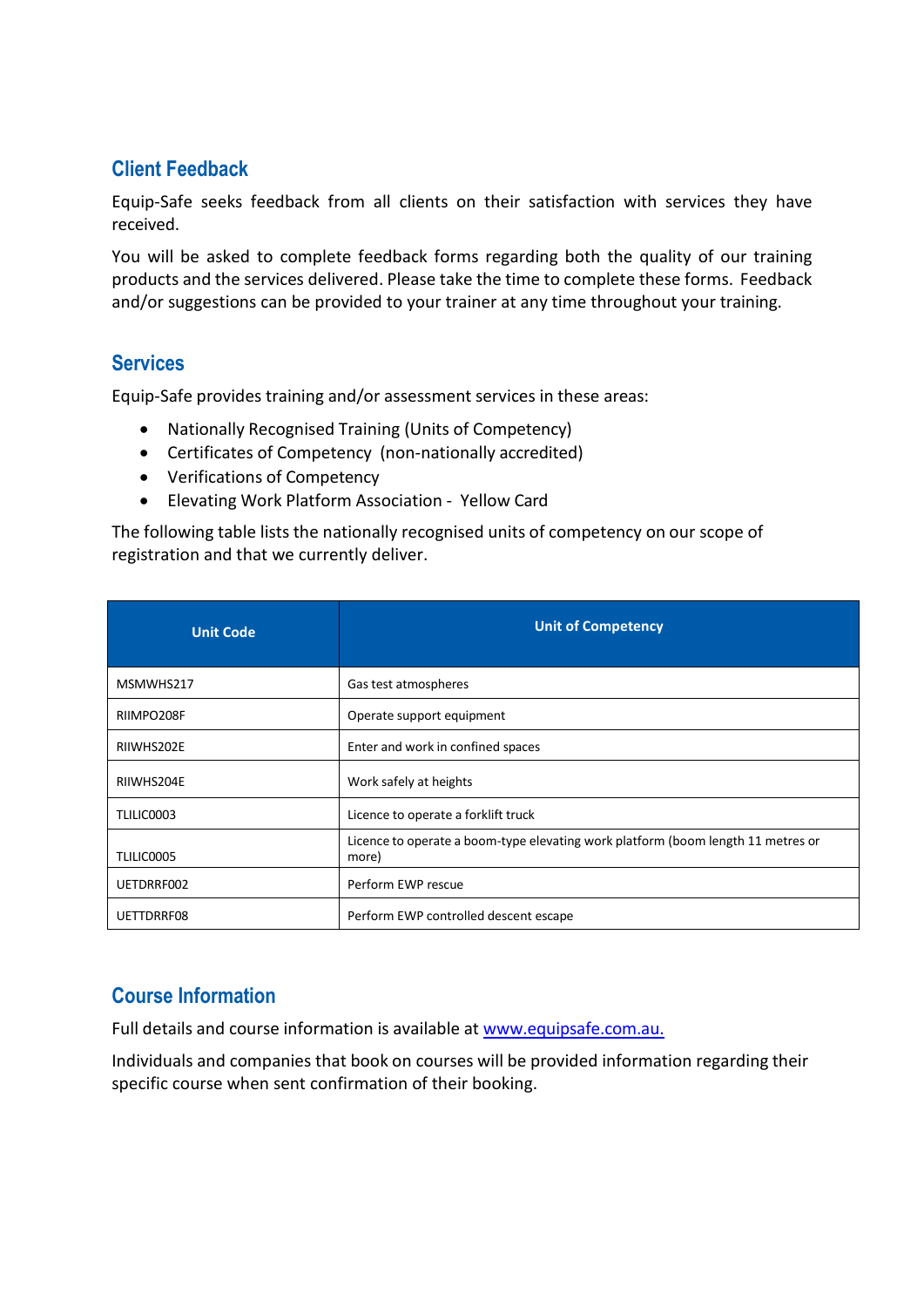# <span id="page-5-0"></span>**Unique Student Identifier (USI)**

If you're studying nationally recognised training in Australia, you are required to have a Unique Student Identifier (USI). Your USI links to an online account that contains all your training records and results (transcript).

Applying for your USI is free and your application can be processed [here o](http://www.usi.gov.au/create-your-USI/Pages/default.aspx)nline or go to [www.usi.gov.au.](http://www.usi.gov.au/)

# **All clients undertaking nationally recognised training need a USI.**

Registered Training Organisations and individuals can be exempt from reporting or obtaining a USI under certain conditions, however where an exemption is provided the training activity will not be included in the National VET Provider Collection and the training activity will not appear on the student's Authenticated VET Transcript.

Further information regarding USI exemptions can be found here: [https://www.usi.gov.au](https://www.usi.gov.au/node/276)

# <span id="page-5-1"></span>**Booking a Course**

- Booking enquiries may be made through our website, by email or verbally by phone.
- All prospective learners will then be emailed a link to our Enrolment Form, or the Enrolment Form can be completed online at our website.
- No booking is confirmed until, the completed Enrolment Form has been returned to Equip-Safe, and payment is made in full. Once your booking is confirmed you will be emailed confirmation of your enrolment.
- Any pre-requisites for a course are detailed on the enrolment form and confirmation email.

## <span id="page-5-2"></span>**Identification Requirements**

WorkSafe WA requires learners undertaking training to attain a high-risk work licence (HRWL) need to provide **one form of primary identification**; or at least three secondary documents. One of these documents must include at least your name, and date of birth. Click [here](https://www.commerce.wa.gov.au/publications/application-guide-application-high-risk-work-licence) to view the WorkSafe website for acceptable forms of ID.

| <b>National Code Name</b> |                                                                                           | <b>HRWL Class</b> |
|---------------------------|-------------------------------------------------------------------------------------------|-------------------|
| TLILIC0003                | Licence to operate a forklift truck                                                       | LF                |
| TLILIC0005                | Licence to operate a boom-type elevating work platform<br>(boom length 11 metres or more) | <b>WP</b>         |

**NOTE**: It is a requirement under the Work Health and Safety Act 2020 (WA) and Work Health and Safety (General) Regulations 2022 (WA) that to obtain a HRWL the applicant must have reached 18 years of age.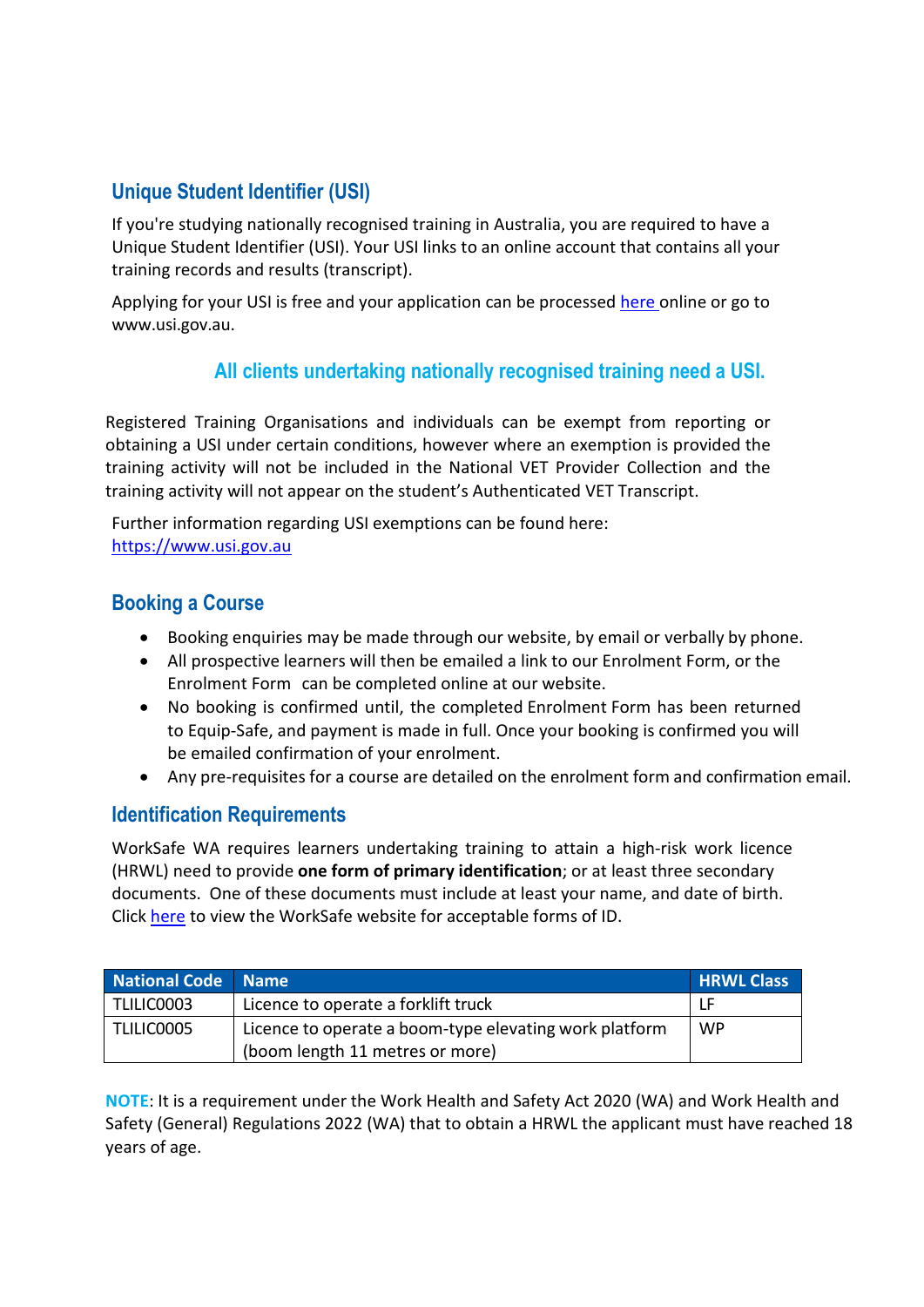# **Payment of Course Fees**

Payment must be made prior to undertaking a course. Payment may be made by debit/credit card or direct debit, eft-pos or cash. If paying by direct debit, Equip-Safe's bank account details can be found on the bottom of your invoice. In some circumstances Equip-Safe will invoice companies after training has been undertaken. This will be agreed upon between Equip-Safe and the company. Equip-Safe does prefer purchase orders in this instance prior to training commencing.



## <span id="page-6-0"></span>**Funding Entitlements**

#### **Construction Training Fund Rebate**

The Construction Training Fund provides funding support for training of eligible workers in the construction industry. We acknowledge the support of the Construction Training Fund in reducing the costs of training for eligible workers.

Eligible companies/individuals must be:

- Directly employed in the building and construction industry in Western Australia construction companies undertaking projects in Western Australia
- Self-employed and undertaking work which is directly involved in the construction process

Where eligibility of an applicant is in question the Training Fund will seek evidence of eligibility via review of a detailed, recent work history.

#### **Unemployed participants**

If an individual is unemployed at the time of undertaking a short course recognised by the Training Fund, they must be able to:

Demonstrate that they were directly employed in the construction industry in Western Australia for a minimum of six months, within 12 months prior to the date of course commencement; or if no recent work experience is involved have written evidence of a relevant employment offer from an eligible company or contractor in the construction industry prior to making a claim

Please visit the Construction Training Fund website for further information [www.ctf.wa.gov.au](http://www.ctf.wa.gov.a/)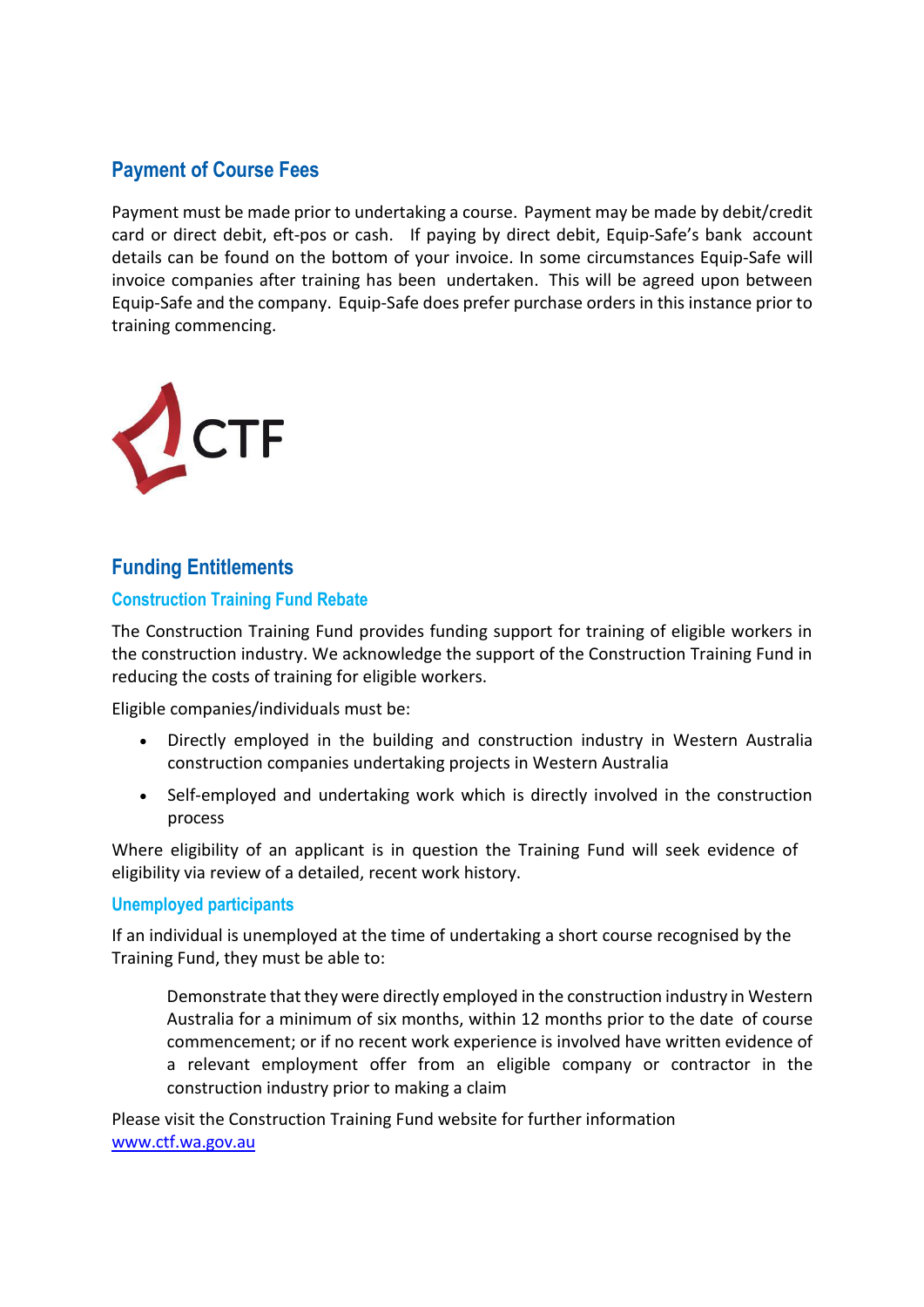#### **Fee adjustment**

Where you provide Equip-Safe with information that indicates you are an eligible worker under the Construction Training Fund (CTF) we will reduce your initial fee payment to the amount excluding the applicable CTF rebate amount.

Equip-Safe will then claim the difference of the fee amount from the Construction Training Fund.

However, if the Construction Training Fund, after reviewing the information you provided make the decision that you are **not an eligible worker** Equip-Safe will issue an additional invoice to you for payment of the outstanding amount for the full cost of the training.

Alternatively Equip-Safe can charge you the full amount of the fees and provide you with the claim form which you can lodge with the Construction Training Fund to have the rebate paid directly to you.

## <span id="page-7-0"></span>**Cancellations, Refunds or Transfer of Courses**

In the event that a student or company cancels a course, the following settlement structure applies:

- 1. More than 48 hours' notice given to Equip-Safe: Full refund.
- 2. Less than 48 hours (2 business days) notice given to Equip-Safe: 50% of course cost will be charged.
- 3. Less than 24 hours (1 business day) notice given: 100% of course cost will be charged (excluding WorkSafe fee if applicable)
- 4. No refund will be given for withdrawal after a course has commenced.
- 5. If a participant wishes to transfer to another date no additional charges are incurred, but Equip-Safe would prefer that this is done at least two days before the course commences.
- 6. Equip-Safe usually does not cancel a course once it has been confirmed. This will only be done due to extreme circumstances beyond our control, and not because of insufficient bookings. Equip-Safe will always run a scheduled course, even if the class size is minimal.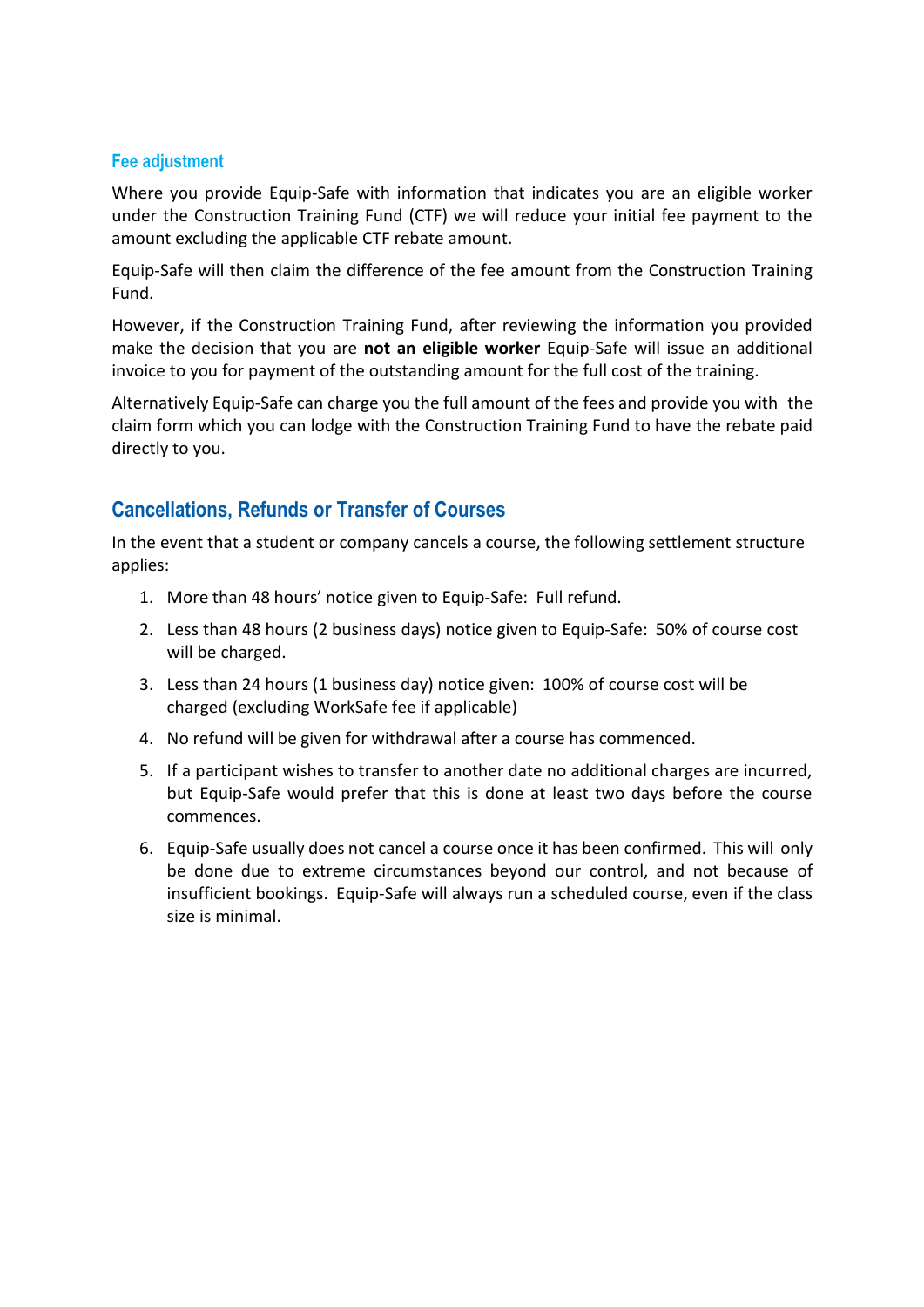# <span id="page-8-0"></span>**How to Request a Refund**

#### **Individuals**

Equip-Safe understands that the circumstances under which an individual may need to cancel a course and request a refund vary, so whilst written advice (email or text) is preferred we will accept telephone notification.

#### **Companies**

Companies that cancel a course and require refunds must make the request in writing (email).

# <span id="page-8-1"></span>**Your Consumer Rights**

Prospective learners have rights as consumers, and Australian Consumer Law provides protection for consumers who purchase services. A full explanation of your rights as a consumer can be found at this location: Personal Services a Guide to the Australian [Consumer Law](https://www.commerce.wa.gov.au/atom/810)

#### **Cooling Off Period**

By law, you have 10 business days to reconsider an unsolicited consumer agreement (contract). During this time you can cancel the contract without penalty. This is called the 'cooling off' period.

An agreement is, considered to be unsolicited when:

- A supplier/salesperson approaches or telephones a consumer without that consumer having invited this contact;
- negotiations take place over the phone, or in person at a location other than the supplier's premises; and
- the total value of the agreement is more than \$100, or the value was not ascertainable at the time the agreement was made.

Further information regarding cooling off periods can be obtained from the Department of Mines, Industry Regulation and Safety , [Consumer Protection.](http://www.commerce.wa.gov.au/consumer-protection)

## <span id="page-8-2"></span>**Modes of Delivery**

A delivery mode describes the way training will be delivered to support and enable learning. Broadly speaking, there are three delivery modes:

- face-to-face
- self-paced, and
- blended learning.

Equip-Safe provides training to its learners predominately through face-to-face delivery.

However where it is established that a learner has existing skills and knowledge resulting in them undertaking a shorter course i.e., Forklift or EWP one-day, then some self-paced learning in the form of pre-course reading will be required.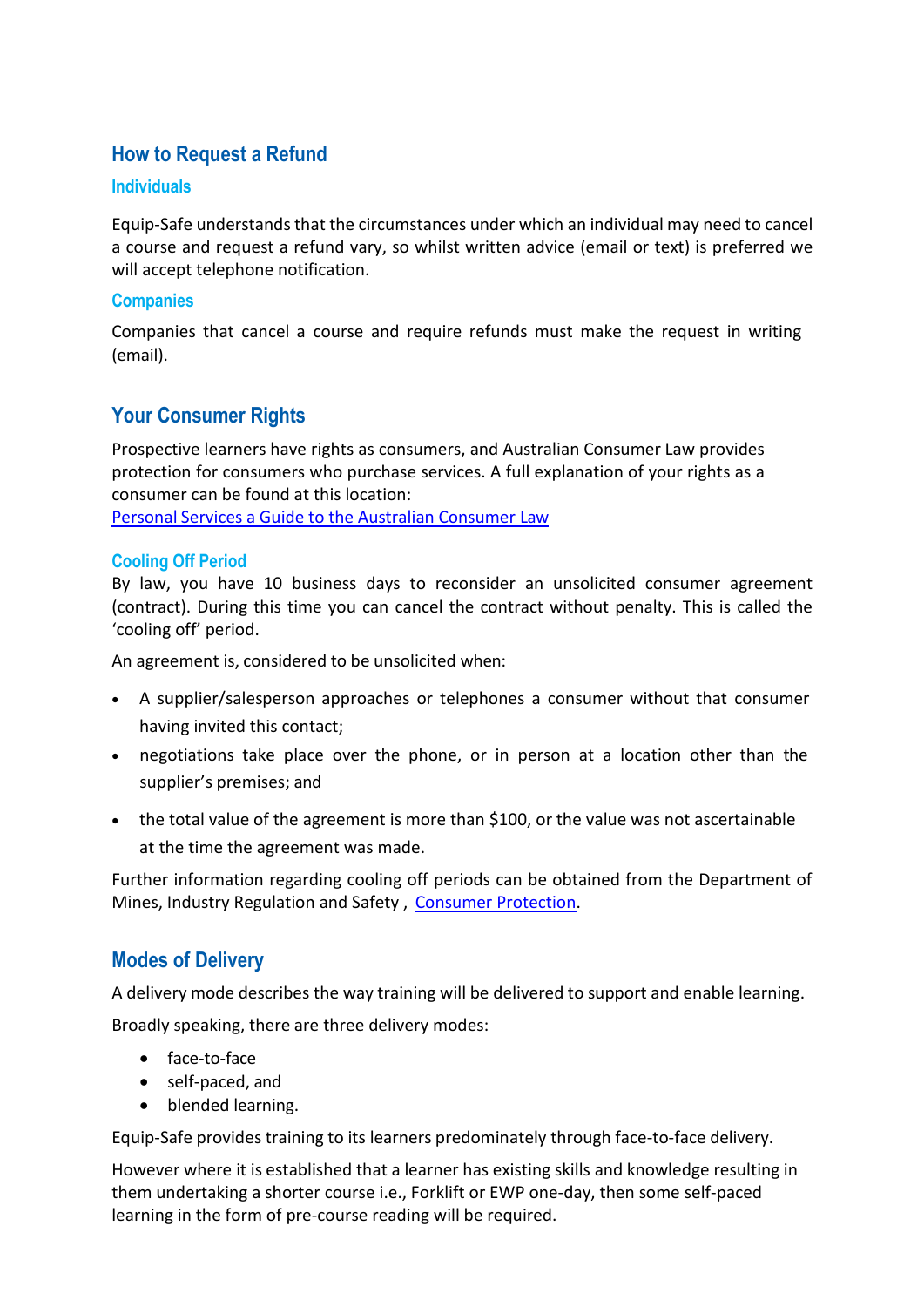## <span id="page-9-0"></span>**Assessment**

*Assessment means the process of collecting evidence and making judgements on whether competency has been achieved, and to confirm that an individual can perform to the standard required in the workplace.*

Individuals are required to undertake assessments to demonstrate competency in units of competency. Encouragement and support will be provided throughout the assessment process. Any concerns or issues with undertaking assessments, should be discussed with the trainer so that additional support can be provided if required.

- Assessments are conducted according to the guidelines and standards outlined in the Training Package, adhering to the principles of assessment and rules of evidence.
- Competence is to be demonstrated over the full range of performance criteria to industry standards.
- Consistency of outcomes over a period of time will form the basis of assessment.
- Assessments will be carried out by qualified assessors.
- Clients will be provided with a number of opportunities to demonstrate competency for each unit, including the opportunity to re-assessed if required.
- Equip-Safe supports reasonable adjustment of assessments and will work with clients to maximise opportunities for successful completion of assessment requirements.

There are several outcomes an assessor can arrive at following their judgement:

**Competent [C]:** Competent shows that sufficient evidence has been gathered to demonstrate achievement of the standard or objective.

Individuals judged as competent are issued with a Statement of Attainment, both A4 (electronic) and wallet sized. (See [Certification Documents\)](#page-16-0)

**Not Yet Competent [NYC]:** Not yet competent shows that insufficient evidence has been gathered to demonstrate achievement of the standard or objective.

At the completion of a course or following assessment, if a learner is deemed not yet competent, after every effort has been made to achieve the required competency, Equip-Safe offers further training at a later date. This is discussed at the completion of the course and dates and costs, if necessary, are discussed.

**Recognition of Prior Learning [RPL]:** Competency is achieved through the Recognition of Prior Learning process. (See [Recognition of Prior Learning\)](#page-12-2)

**National Recognition/Credit Transfer [CT]:** Recognition of a competent assessment judgement by another Registered Training Organisation. (See National Recognition)

Some courses delivered by Equip-Safe may also have licencing outcomes; such as high risk work licences, and may have additional assessment requirements as determined by the licencing authority i.e., Worksafe. These will be discussed during the course and prior to assessment.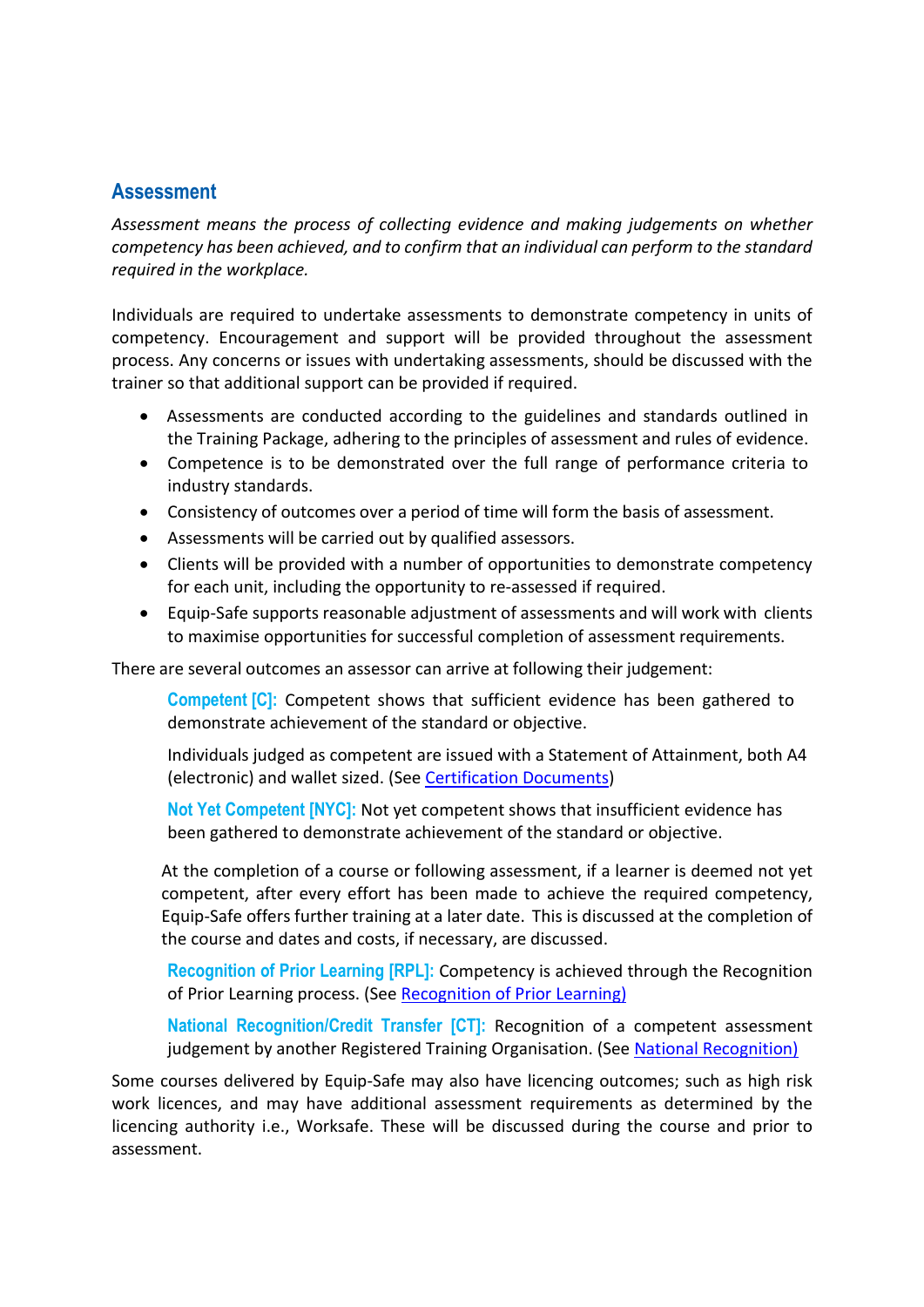# <span id="page-10-0"></span>**Complaints and Appeals**

Please see our Complaints and Appeals Policy at the end of this handbook or visit our website [www.equipsafe.com.au.](http://www.equipsafe.com.au/)

Should you consider that you need to make a complaint or lodge an appeal please use our policy as a guide on how to do so.

## <span id="page-10-1"></span>**Working with Others**

At all times, the course you are attending should be considered a work situation rather than a classroom and is subject to normal employment expectations. Equip-Safe expects the following from its employees and therefore of its learners, your cooperation while with us will be appreciated.

- **Eating and Drinking**  We are flexible enough to allow drinks to be consumed in training areas but all care must be taken to keep work environment clean and safe. Food should only be consumed during designated breaks and in appropriate areas.
- **Kitchen Area**  Please keep this area clean. Tidy up after yourself and do not leave a mess for others to clean up.
- **Toilets**  Toilet facilities are provided for males and females. These facilities need to be kept clean and hygienic at all times.
- **Smoking** Smoking is not permitted in any part of our premises for safety and health reasons. If you wish to smoke please do so outside in designated area and use the butt bin provided.
- **Other Classes**  Please respect their privacy and need to learn. Try not to interrupt or disturb others. Be mindful of noise levels.
- **Panadol** and other medical drugs cannot be issued to clients according to OSH&WSH regulations.
- **Parking -** Parking is available at our Welshpool site and detailed information will be provided when your booking is confirmed.
- **Dress Code**  Be prepared to follow our course dress code, including the removal of facial piercings for work placement activities if required. (Se[e Work Health and Safety\)](#page-18-0)
- **Mobile Phones**  Phones are to be turned off during training and assessment. If a person requires to have their phone on for work reasons, or personal reasons, it must be on silent. The assessor must be notified on the day if your phone is required for work or personal reasons.
- **Respect** Please respect fellow classmates and Equip-Safe staff at all times.
- **Drugs and alcohol**  Equip-Safe does not tolerate people in our workplace that are under the influence of drugs and/or alcohol or have in their possession, for use in the workplace any drugs and/or alcohol. If you are you will be asked to leave our workplace immediately.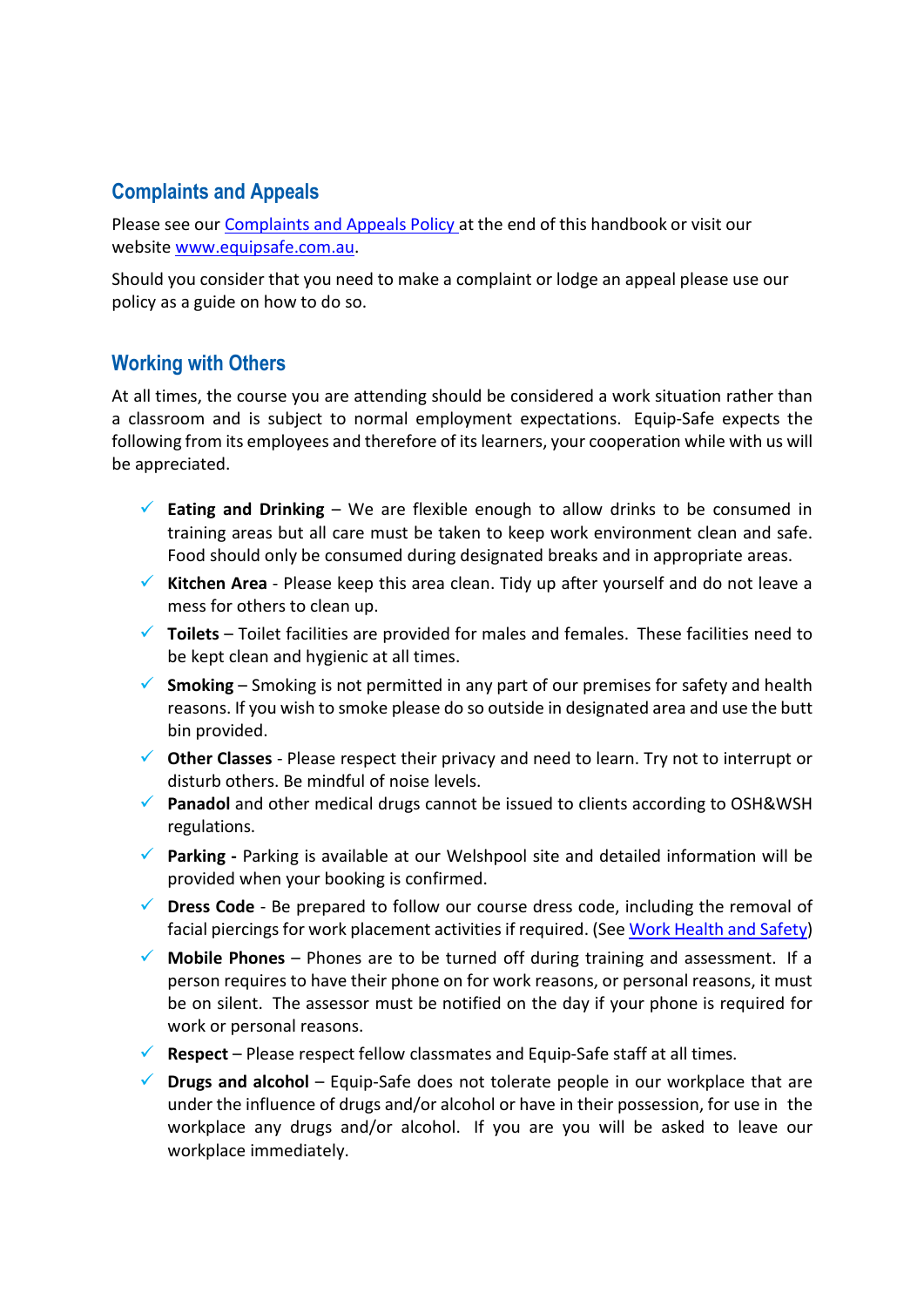# <span id="page-11-0"></span>**Information for Enrolment**

Equip-Safe will give an induction to all participants at the start of each training course. This will cover:

- Training venue, including safety and emergency details
- Course content and outline
- Procedures for assessments to be undertaken
- Use and care of equipment
- General housekeeping
- Complaints and appeals processes
- Care and acknowledgement of fellow course participants and staff
- Equip-Safe's responsibility under the Access and Equity, Privacy and Duty of Care requirements
- Statements of Attainment/Licences etc. to be issued/offered.

## <span id="page-11-1"></span>**Access and Equity**

Equip-Safe will ensure all students have equal opportunity to pursue their training and development. This means participants will have access to a fair and equitable environment without regards to political affiliation, race, colour, religion, national origin, sex, marital status or physical disability. All training and enrolments will be conducted in an ethical and responsible manner, ensuring fairness and compliance to Equal Opportunity Legislation. All trainers and assessors will be responsible to observe and be advocates for this policy.

Equip-Safe provides an opportunity for persons regardless of cultural background and gender to attend and undertake training. Equip-Safe also allows participants with disabilities to attend as long as they do not put themselves or fellow participants at risk of injury, and they are of the understanding that they have the ability to obtain and undertake the skills required.

# <span id="page-11-2"></span>**Reasonable Adjustment**

Where a learner identifies as a person with special and/or specific needs requiring reasonable adjustment, then strategies contained in the Government of Western Australia, Department of Training and Workforce Development guide *Assessment in the VET Sector* 2015, at Page 62, identifies kinds of reasonable adjustment that can be made:

#### **"The kinds of reasonable adjustment that can be made**

*Reasonable adjustment as it applies to participation in learning and assessment activities may include:*

- *• customising resources or activities within a training package or accredited course;*
- *• modifying a presentation medium;*
- *• providing additional support;*
- *• providing assistive or adaptive technologies;*
- *• making additional information accessible both before enrolment and during the course; and*
- *• monitoring these adjustments to ensure that the learner's needs continue to be met."*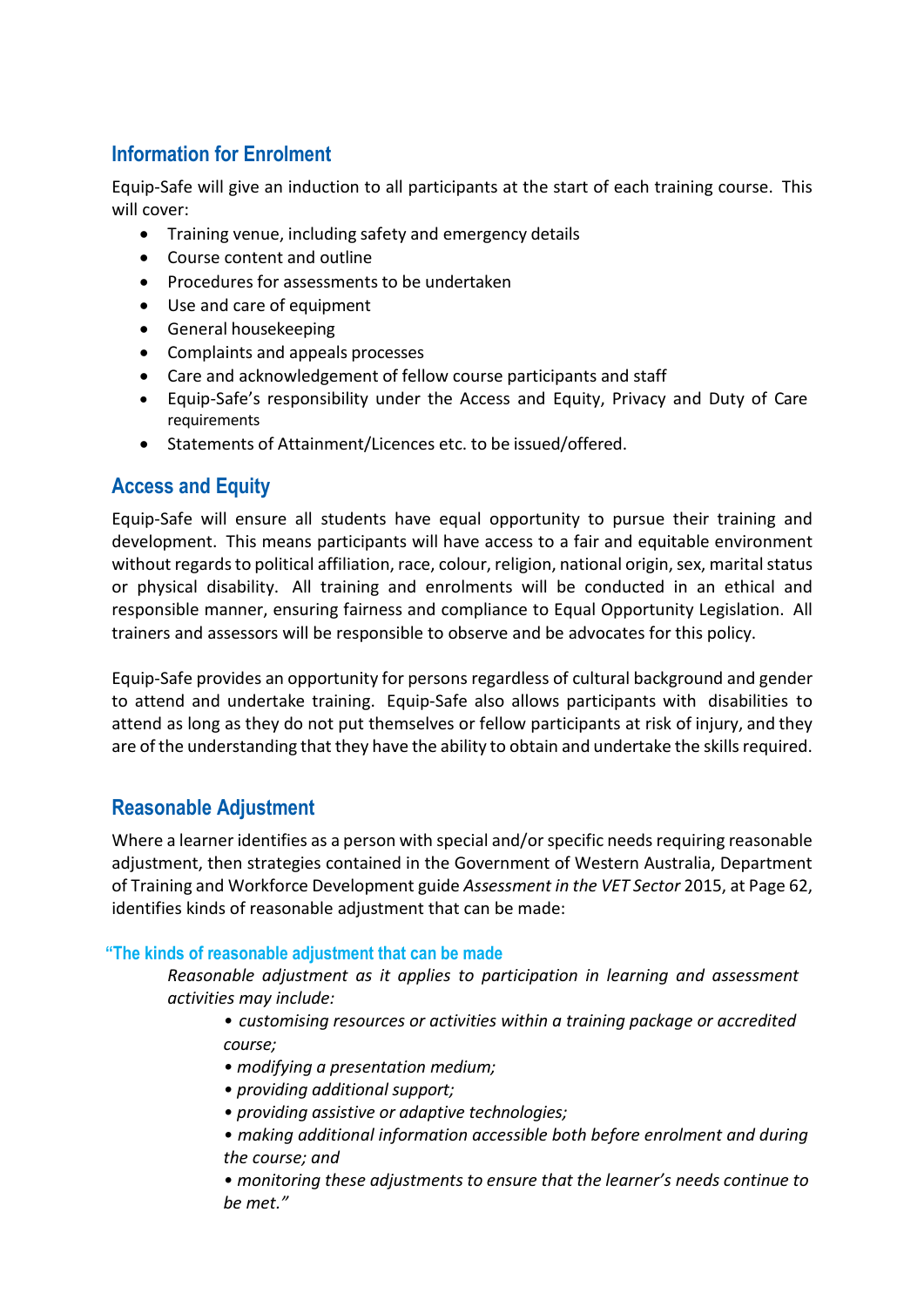<span id="page-12-2"></span>Participants must have a good command of the English language. They must be able to read and write English to be able to undertake the written assessments.

## <span id="page-12-0"></span>**Student Support Services**

Equip-Safe is committed to providing support services or referral for students within its scope of operations. The nature of the support depends on an assessment of the individual's needs.

If you require support or assistance at any point throughout your course, you are invited to contact us to discuss and design a support strategy. If you are aware of something that might impact your progression through training and assessment prior to course commencement, please notify us as early as possible to allow us to best cater for your needs. If you do not tell us prior to course commencement about an existing condition that may affect completion of training and assessment, Equip-Safe may not be able to provide the support or assistance required.

Support services may include the following areas.

- **Mentoring:** This encompasses study skills support and assistance when applying for RPL.
- **One-to-One Training:** Where students require individual coaching our trainers and assessors will provide a reasonable amount of one-to-one training.
- **Counselling:** Referral to other services can be provided.
- **Language, Literacy and Numeracy (LLN):** Students can be referred to external agencies for support.
- **Disability Support:** Equip-Safe can refer students to an appropriate external agency depending on their individual requirements.

Where access to a support service incurs additional costs those costs must be met by the student, unless other arrangements are made with Equip-Safe.

# <span id="page-12-1"></span>**Recognition of Prior Learning**

Every participant is given the opportunity to demonstrate their prior learning. Recognition may negate the need for training, but full assessments must be completed.

Participants can contact Equip-Safe for details relating to the requirements for Recognition of Prior Learning. Participants will be required to produce documentary evidence of their knowledge and experience, being in the form of CV's, letters, references from managers, prior training, and work experience etc. These must be supported by the contact details of reputable, contactable referees who can confirm the prior learning. The assessor will make judgement, if the participant has the necessary experience and skills that are required.

The full cost for completing an RPL assessment will vary depending on the time required by an assessor to review the evidence provided by the applicant. We recommend that if you are considering the RPL process you contact our office to discuss the cost and process.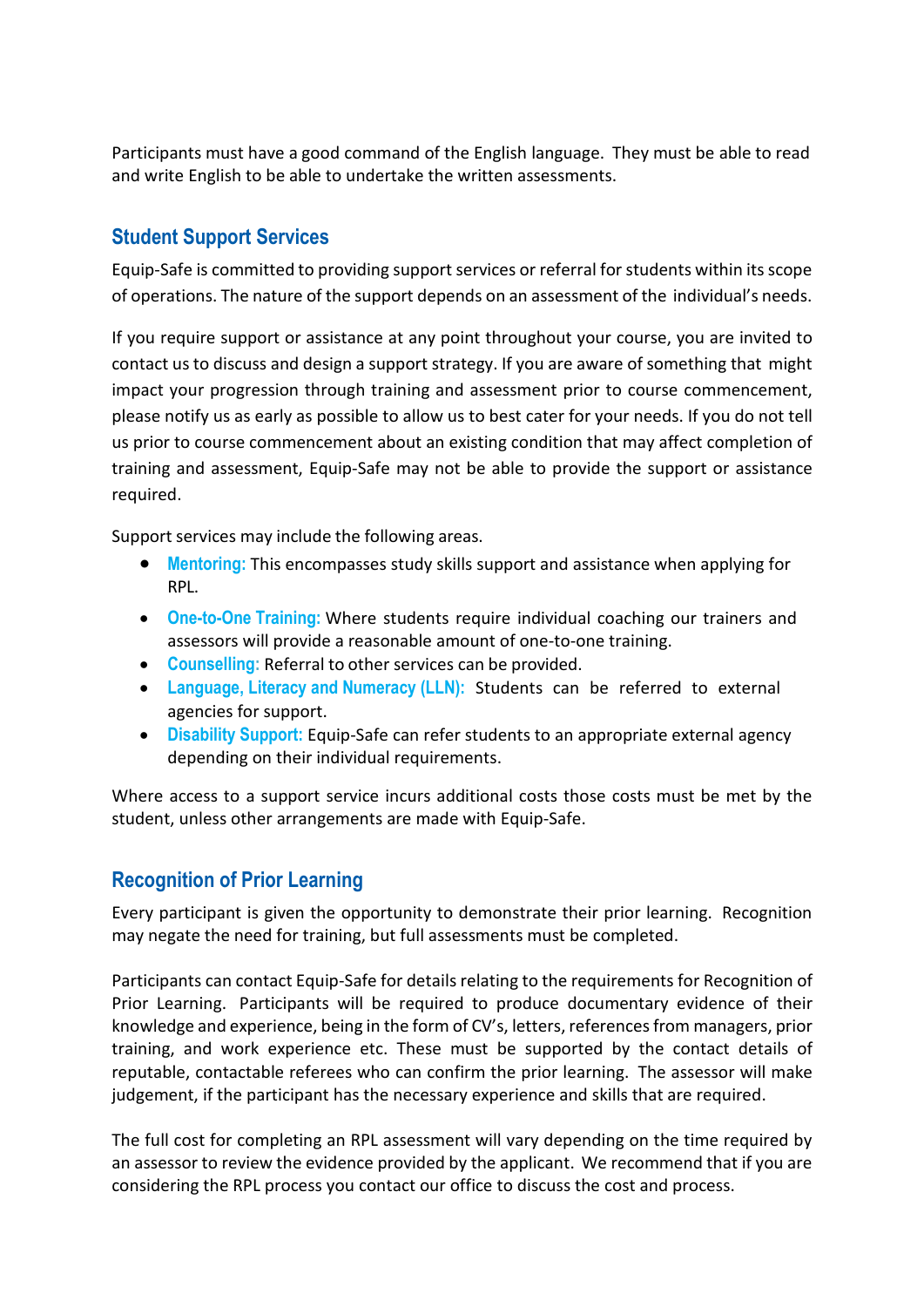# <span id="page-13-0"></span>**National Recognition**

Equip-Safe accepts and provides credit to learners for units of competency (unless licensing or regulatory requirements prevent this) where these are evidenced by:

- a) AQF certification documentation issued by any other RTO or AQF authorised issuing organisation; or
- b) Authenticated VET transcripts issued by the Registrar.

## <span id="page-13-1"></span>**National Centre for Vocational Educational Research - Privacy Notice & Storage of Records**

## **Why we collect your personal information**

As a registered training organisation (RTO), we collect your personal information so we can process and manage your enrolment in a vocational education and training (VET) course with us.

As an RTO we need to verify your USI number before a Statement of Attainment can be issued and collection of personal information is required for verification.

#### <span id="page-13-2"></span>**How we use your personal information**

We use your personal information to enable us to deliver VET courses to you, and otherwise, as needed, to comply with our obligations as an RTO.

#### <span id="page-13-3"></span>**How we disclose your personal information**

We are required by law (under the *National Vocational Education and Training Regulator Act 2011* (Cth) (NVETR Act)) to disclose the personal information we collect about you to the National VET Data Collection kept by the National Centre for Vocational Education Research Ltd (NCVER). The NCVER is responsible for collecting, managing, analysing and communicating research and statistics about the Australian VET sector.

We are also authorised by law (under the NVETR Act) to disclose your personal information to the relevant state or territory training authority.

## <span id="page-13-4"></span>**How the NCVER and other bodies handle your personal information**

The NCVER will collect, hold, use and disclose your personal information in accordance with the law, including the *Privacy Act 1988* (Cth) (Privacy Act) and the NVETR Act. Your personal information may be used and disclosed by NCVER for purposes that include populating authenticated VET transcripts; administration of VET; facilitation of statistics and research relating to education, including surveys and data linkage; and understanding the VET market.

The NCVER is authorised to disclose information to the Australian Government Department of Education, Skills and Employment (DESE), Commonwealth authorities, State and Territory authorities (other than registered training organisations) that deal with matters relating to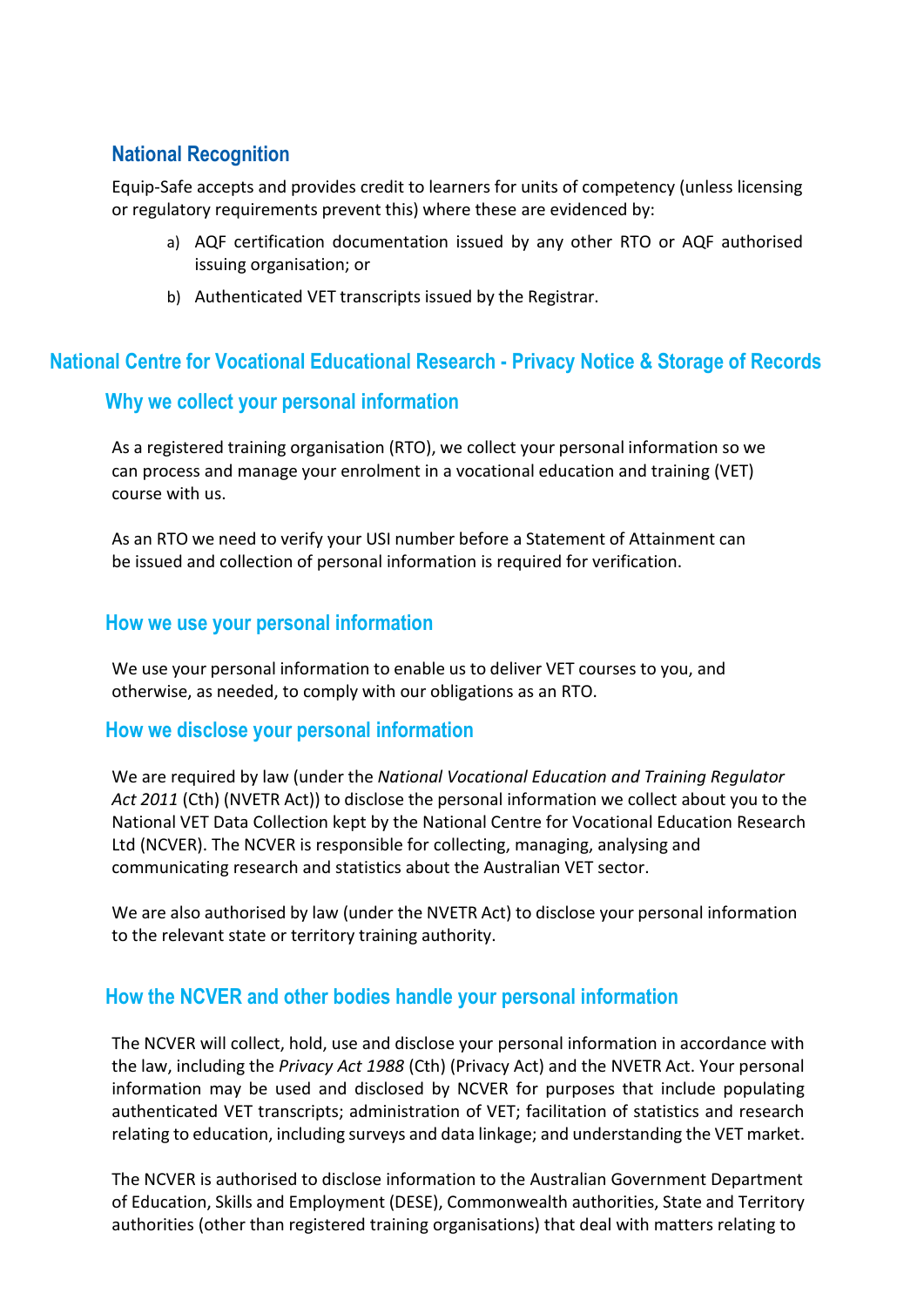VET and VET regulators for the purposes of those bodies, including to enable:

- administration of VET, including program administration, regulation, monitoring and evaluation
- facilitation of statistics and research relating to education, including surveys and data linkage
- understanding how the VET market operates, for policy, workforce planning and consumer information.

The NCVER may also disclose personal information to persons engaged by NCVER to conduct research on NCVER's behalf.

The NCVER does not intend to disclose your personal information to any overseas recipients.

For more information about how the NCVER will handle your personal information please refer to the NCVER's Privacy Policy at [www.ncver.edu.au/privacy.](http://www.ncver.edu.au/privacy)

If you would like to seek access to or correct your information, in the first instance, please contact your RTO using the contact details listed below.

DESE is authorised by law, including the Privacy Act and the NVETR Act, to collect, use and disclose your personal information to fulfil specified functions and activities. For more information about how the DESE will handle your personal information, please refer to the DESE VET Privacy Notice at [https://www.dese.gov.au/national-vet-data/vet-privacy-notice.](https://www.dese.gov.au/national-vet-data/vet-privacy-notice)

## <span id="page-14-0"></span>**Surveys**

You may receive a student survey which may be run by a government department or an NCVER employee, agent, third-party contractor or another authorised agency. Please note you may opt out of the survey at the time of being contacted.

## <span id="page-14-1"></span>**Contact information**

At any time, you may contact Equip-Safe to:

- request access to your personal information
- correct your personal information
- make a complaint about how your personal information has been handled
- ask a question about this Privacy Notice.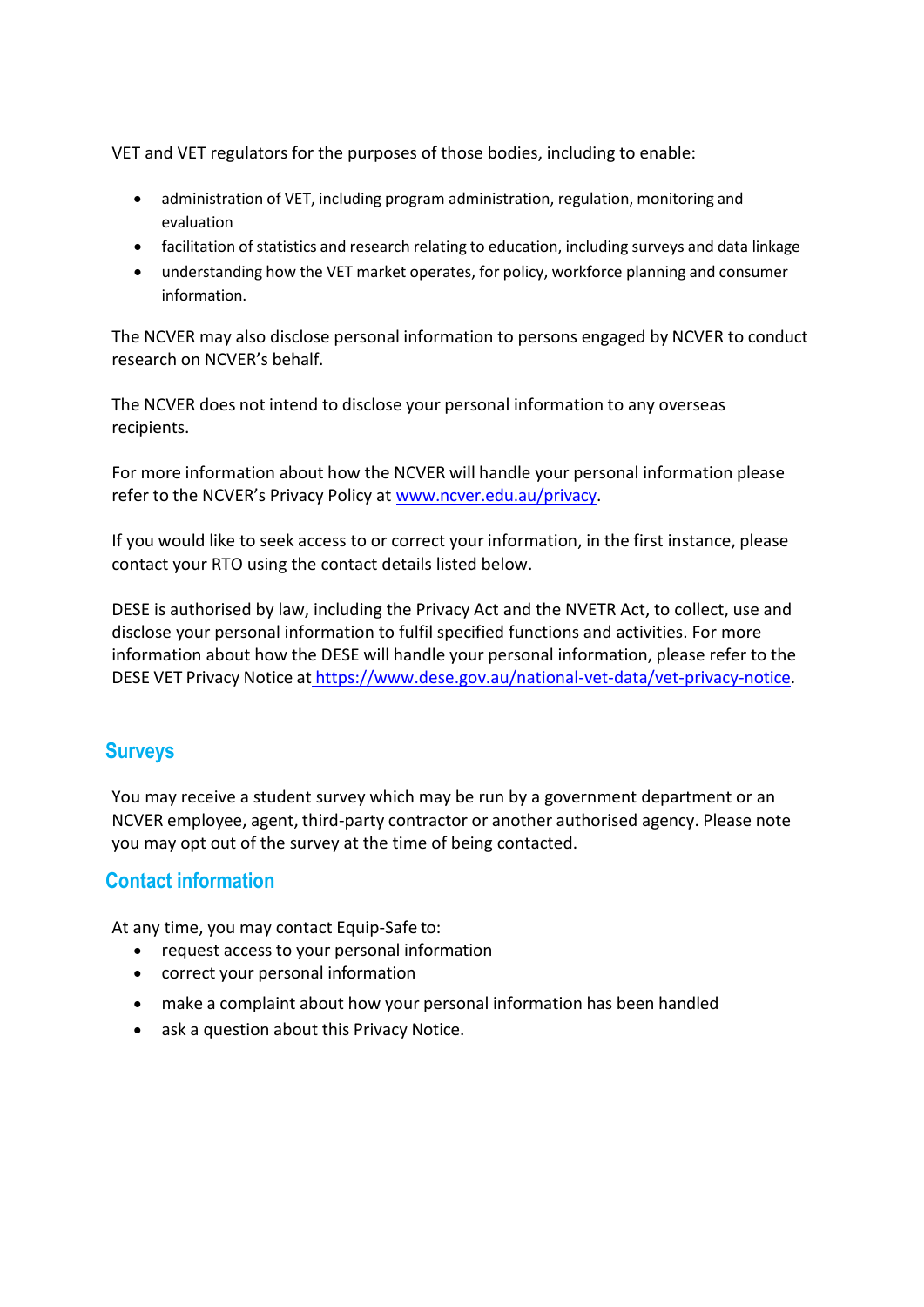# <span id="page-15-0"></span>**Privacy and Storage of Records**

Equip-Safe ensures that all records are kept confidential. All records are kept in accordance with the statutory regulatory requirements. Equip-Safe only collects information that is necessary to comply with their obligations within the Standards.

All enrolments and assessment information is securely stored; electronic records in password protected databases, and physical records in a restricted/secure location.

Should a participant wish to view his/her assessment at a later date, this may be done so by contacting Equip-Safe directly in writing or in person. Some form of identification will be required to verify the participant.

Should a third party wish to view any assessment, permission needs to be granted by the participant who undertook the assessment. This does exclude the Training Accreditation Council and Worksafe, for auditing purposes. 48 hours may be required for Equip-Safe to retrieve these assessments from archives.

# <span id="page-15-1"></span>**VET Data Use Statement**

Under the National Vocational Education and Training Regulator (Data Provision Requirements) Instrument 2020 and National VET Data Policy (which includes th[e National](http://docs.education.gov.au/node/37145)  [VET Provider Collection Data Requirements Policy a](http://docs.education.gov.au/node/37145)t Part B), Registered Training Organisations are required to collect and submit data compliant with AVETMISS for the National VET Provider Collection for all Nationally Recognised Training. This data is held by the National Centre for Vocational Education Research Ltd (NCVER), and may be used and disclosed for purposes that include:

- populating authenticated VET transcripts
- administering VET, including program administration, regulation, monitoring and evaluation
- facilitating statistics and research relating to education, including surveys and data linkage
- understanding how the VET market operates, for policy, workforce planning and consumer information.

NCVER is authorised by the *National Vocational Education and Training Regulator Act 2011*  (NVETR Act) to disclose to the following bodies, personal information collected in accordance with the Data Provision Requirements or any equivalent requirements in a nonreferring State (Victoria or Western Australia), for the purposes of that body:

- a VET regulator (the Australian Skills, Quality Authority, the Victorian Registration and Qualifications Authority or the Training Accreditation Council Western Australia)
- the Australian Government Department of Education, Skills and Employment
- another Commonwealth authority
- a state or territory authority (other than a registered training organisation) that deals with or has responsibility for matters relating to VET.

NCVER may also disclose personal information to persons engaged by NCVER to conduct research on NCVER's behalf.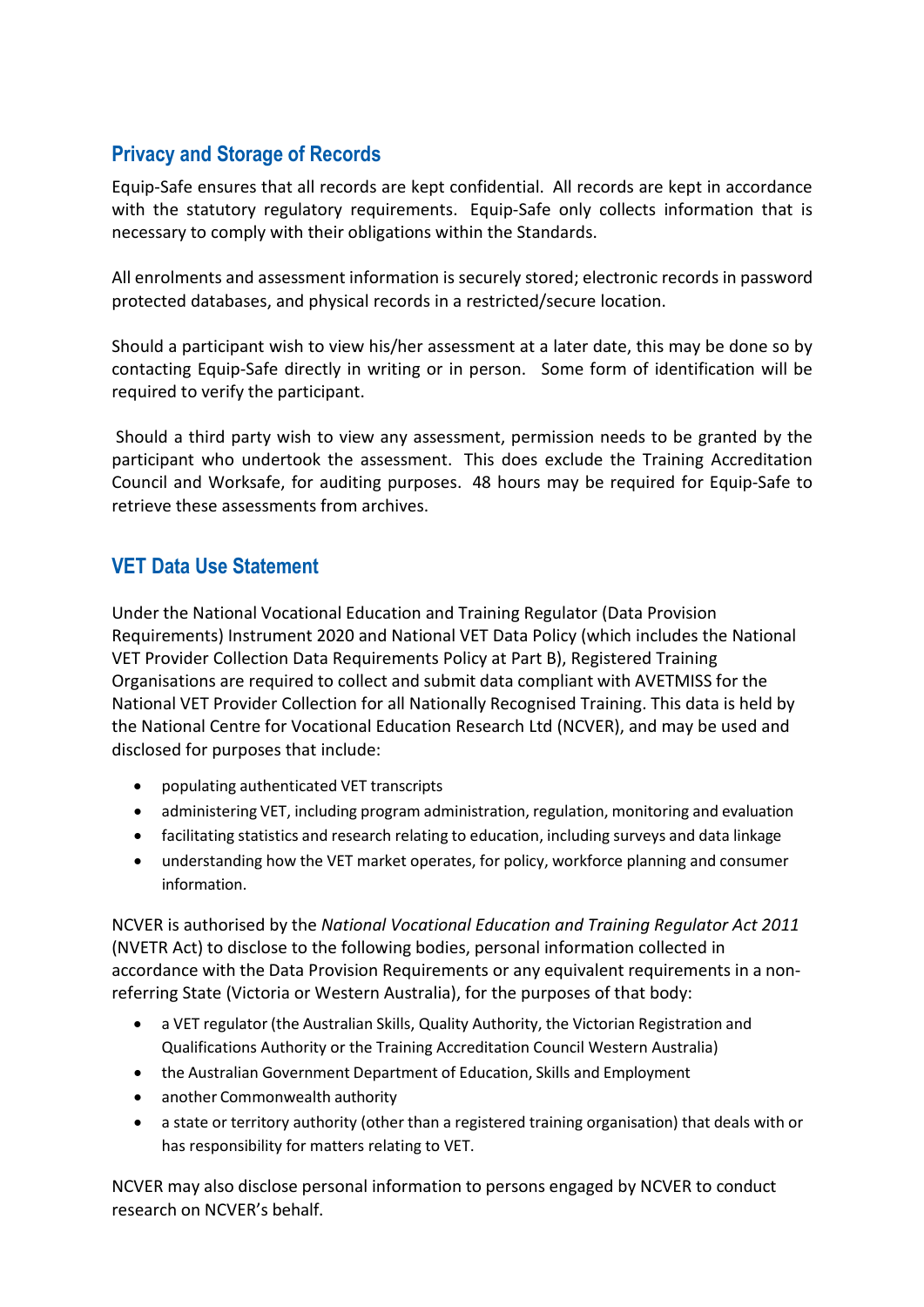# <span id="page-16-0"></span>**Certification Documents**

Equip-Safe will issue a Nationally Recognised Statement of Attainment indicating the competencies that have been achieved on completion of all training and assessment components.

Your Statement of Attainment will only be issued upon successful completion of the required Units of Competence and when full monies have been paid to Equip-Safe.

# <span id="page-16-1"></span>**Loss of Certificate or Statement of Attainment**

In the event of loss of your Certificate or Statement of Attainment please contact Equip- Safe.

Your Certificate or Statement of Attainment can be reissued. Please refer below regarding details of costs.

To have either your Certificate or Statement of Attainment reissued you will need to provide ID, preferably photographic in the form of a driver's licence, passport or proof of age.

# <span id="page-16-2"></span>**Re-issuing Certificates**

If your certificate or Statement of Attainment is lost or stolen and you wish Equip-Safe to issue another Certificate there will be a cost involved. At present the cost is \$50.00 for a hard copy.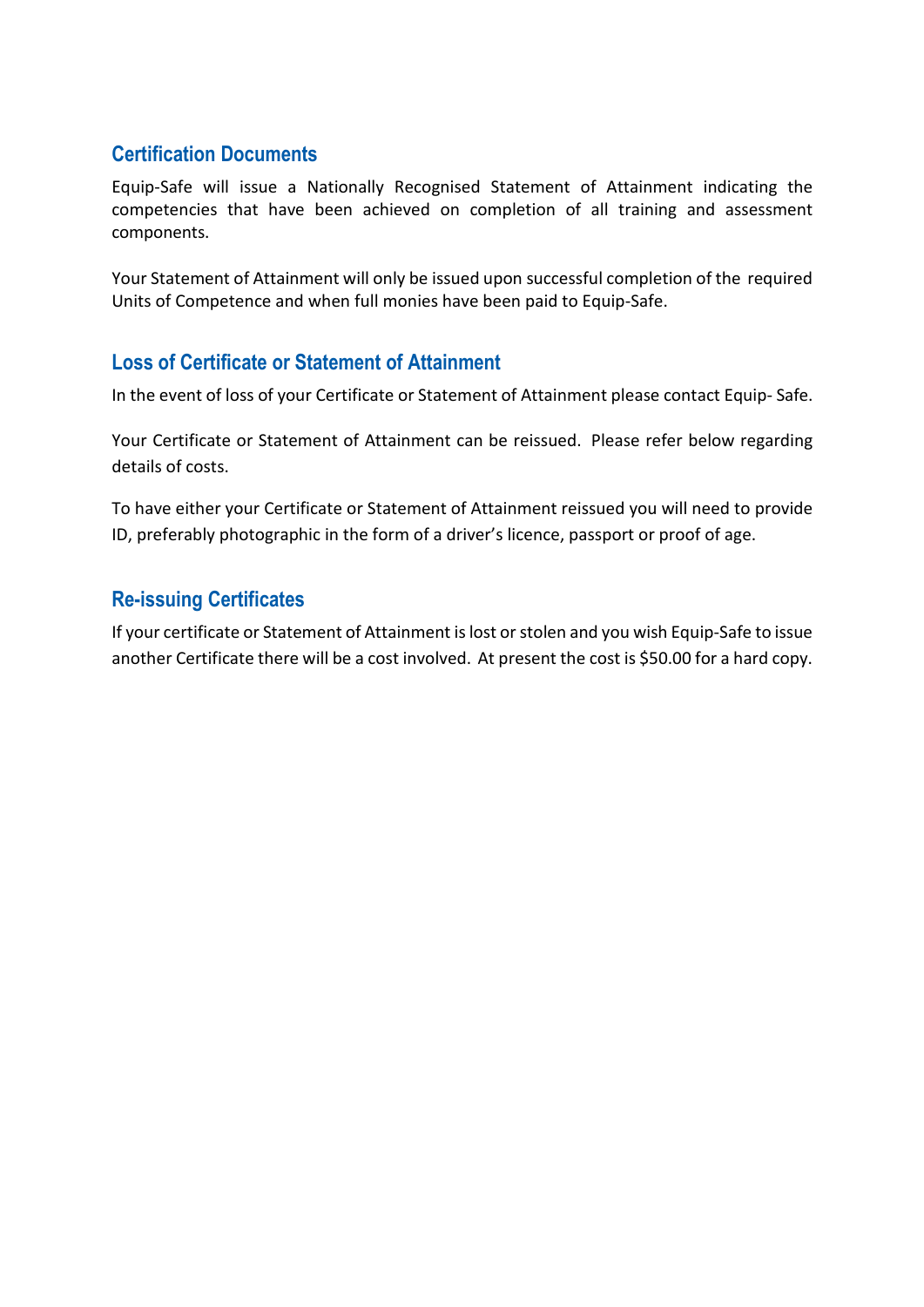# <span id="page-17-0"></span>**Legislation**

# **Vet Quality Framework**

The vocational education and training (VET) Quality Framework is aimed at achieving greater national consistency in the way RTO's are registered and monitored and in how standards in the vocational education and training (VET) sector are enforced.

The VET Quality Framework comprises:

- The Standards for Registered Training Organisations (RTOs) 2015
- The Fit and Proper Person Requirements
- The Financial Viability Risk Assessment Requirements
- The Data Provision Requirements
- The Australian Qualifications Framework

Equip-Safe is subject to a variety of legislation related to training and assessment as well as general business practices. This legislation includes but is not limited to:

- a. Standards for RTOs 2015
- b. Vocational Education and Training Act 1996 (WA)
- c. Equal Opportunity Act 1984 (WA)
- d. Health Act 1911 (WA)
- e. Workers' Compensation and Injury Management Act 1981 (WA)
- f. Work Health and Safety Act 2020 (WA)
- g. Work Health and Safety (General) Regulations 2022 (WA)
- h. Australian Human Rights Commission Act 1986 (Cth)
- i. Racial Discrimination Act 1975 (Cth)
- j. Privacy Act 1988 (Cth)
- k. Copyright Act 1968 (Cth)
- l. Industrial Relations Act 1979 (WA)
- m. Fair Work Act 2009 (Cth)
- n. Work Health and Safety Act 2011 (Cth)
- o. Disability Standards for Education 2005 (Cth)
- p. Working with Children Crime Record Check Act 2004
- q. Student Identifiers Act 2014
- r. Sex Discrimination Act 1984

All legislation can be accessed via [www.comlaw.gov.au](http://www.comlaw.gov.au/) and [www.legislation.wa.gov.au](http://www.legislation.wa.gov.au/)

Equip-Safe will monitor changes to this legislation and where those changes directly affect Equip-Safe operations, will notify everyone concerned.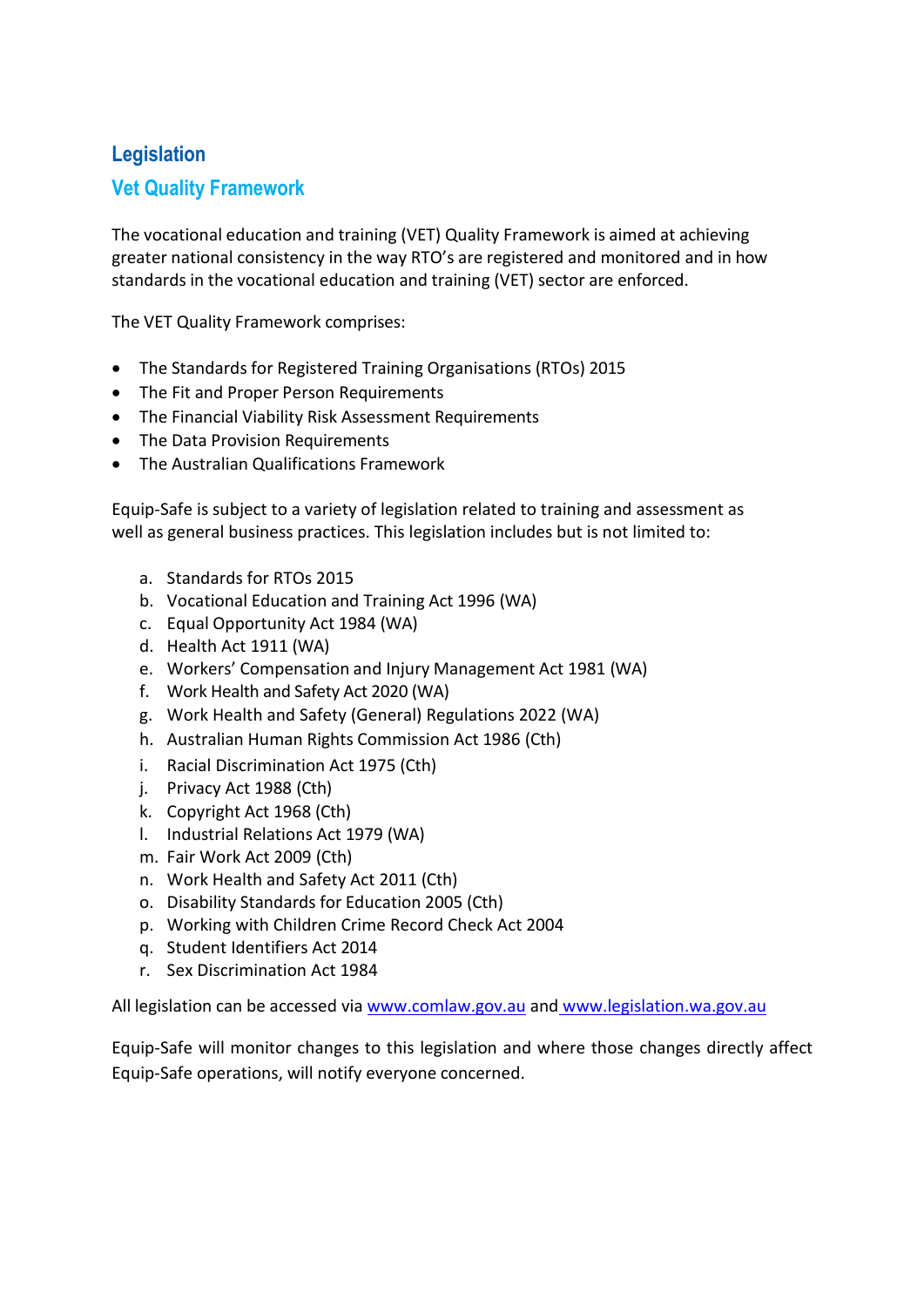# <span id="page-18-0"></span>**Work Health and Safety**

Equip-Safe is committed to providing a safe and healthy work and training environment for all participants and trainers. Equip-Safe makes every reasonable effort to prevent accidents and injuries to both participants and trainers. Equip-Safe promotes the health, safety and welfare of all participants, in accordance with the current WA State and Federal Legislation and Industry Statutory Regulatory requirements.

All participants must be fit and capable of undertaking their practical assessment to the extent that they do not endanger themselves or fellow participants attending the course. Any physical disabilities need to be advised prior to the course. This will assist Equip-Safe to make a judgment to ensure that they are capable to undertake the course.

Learners undertaking a High-Risk Work Licence (LF, WP) must have sufficient knowledge of the English language, both written and oral, to safely do work of that class (refer Division 1 of Part 4.5 of the Work Health and Safety (General) Regulations 2022 (WA))

All participants must wear sturdy, fully enclosed footwear. Normal work boots that are clean, and free of oil and grease, are preferred. Appropriate clothing suitable to the course they are undertaking must be worn.

P.P.E (Personal Protective Equipment) e.g. hard hats, hi-vis, etc, can be provided by Equip-Safe on training days. Participants may provide their own P.P.E if preferred.



# <span id="page-18-1"></span>**Ambulance Cover**

In the event of a student requiring emergency medical treatment, Equip-Safe has a duty of care to call an ambulance. Students are responsible for their own medical and ambulance expenses and therefore it is strongly recommended that all students obtain personal medical insurance and / or ambulance cover.

# <span id="page-18-2"></span>**Equip-Safe's Training Venue Information**

- Please arrive by 7.15am as courses start at 7.30 am sharp, unless otherwise stated. Late arrivals may be reused entry to the course.
- Courses generally finish by 4pm.
- Photo ID is required for verification of identify if undertaking EWP or Forklift, one form of primary documentation is required or at least three forms of secondary ID that does include your full name and date of birth tea and coffee are available as well as kitchen facilities. A food van stops each week day and there are lunch bars nearby.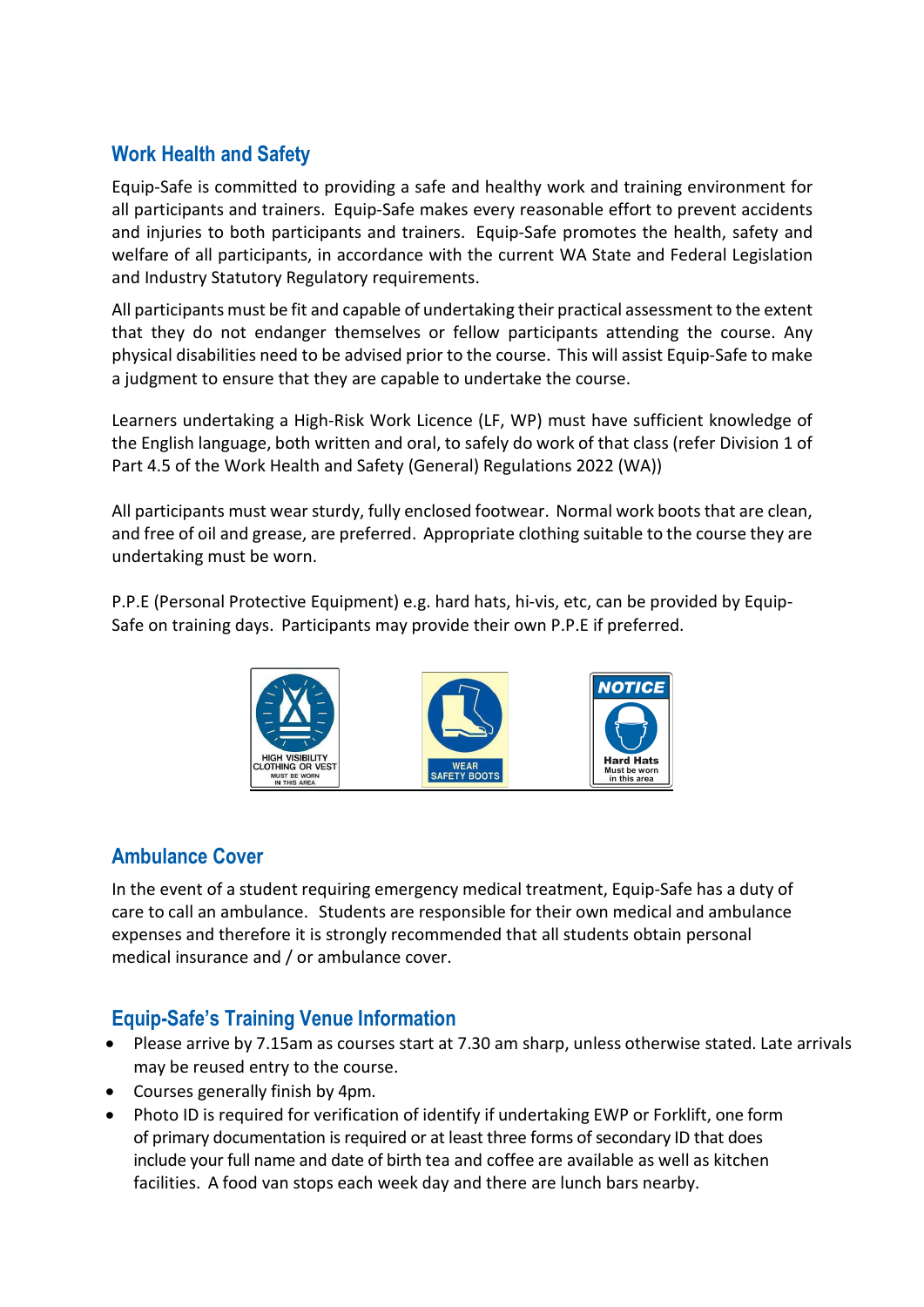# <span id="page-19-0"></span>**Further enquiries**

If you have any further questions about your enrolment, course or learning, please do not hesitate to contact any one of the dedicated, friendly Equip-Safe team.

T: (08) 9358-5772 E: [admin@equipsafe.com.au](mailto:admin@equipsafe.com.au)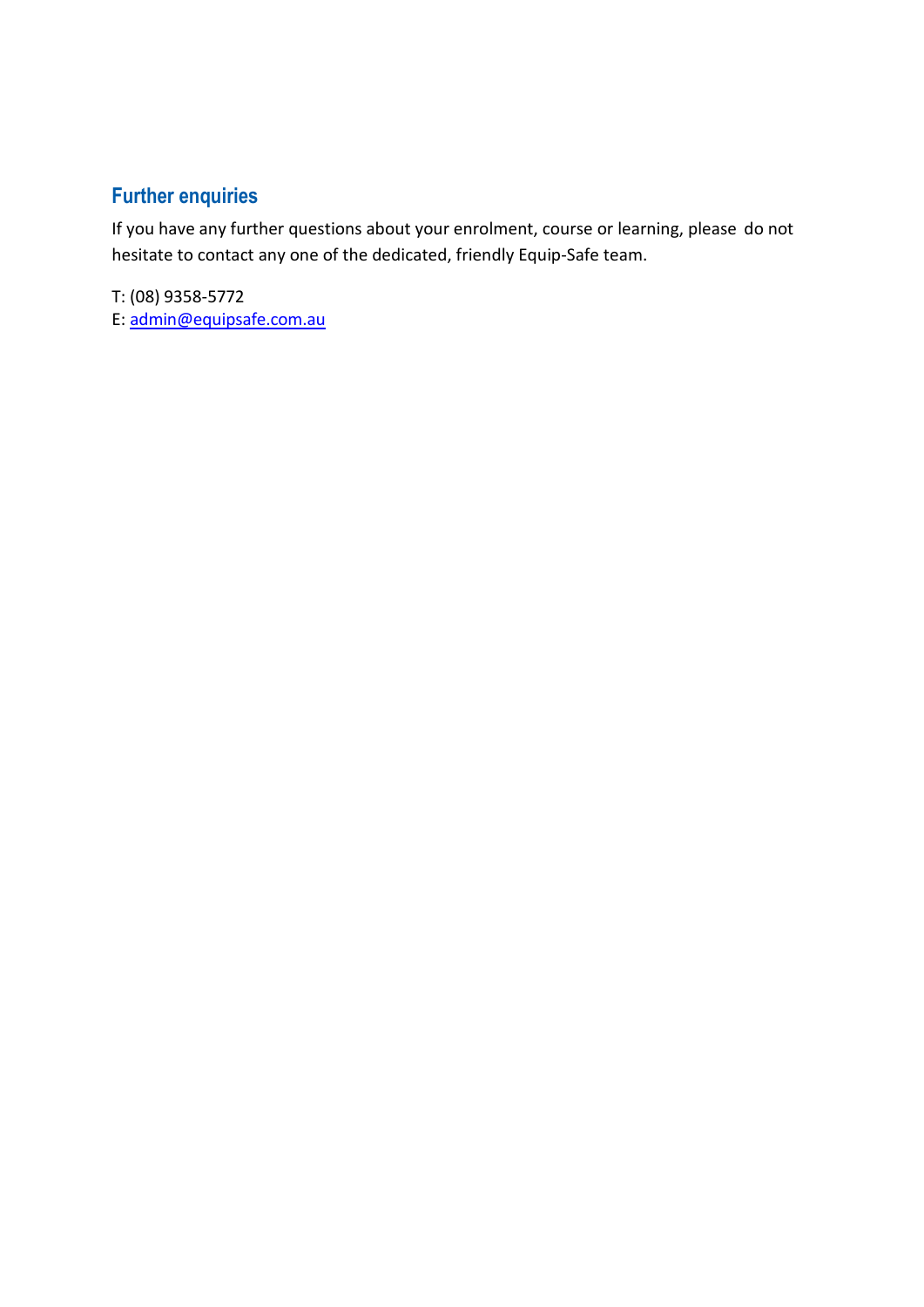# Attachment A – Complaints and Appeals Policy

<span id="page-20-0"></span>Equip-Safe views all complaints and appeals as an opportunity to improve the services we provide. Where a learner feels they have cause to raise an issue we encourage them to do so.

#### **Complaints**

This policy covers managing and responding to allegations involving the conduct of:

- 1. Our organisation including, our trainers, assessors and other staff
- 2. Any third parties providing services on our behalf including its trainers, assessors or other staff, and
- 3. Our learners.

#### **Appeals**

This policy also covers to requests for review of decisions, including assessment decisions, made by:

- 1. Our organisation, and
- 2. Any third parties providing services on our behalf.

#### **Our approach to resolving issues:**

In all cases we ask that if you feel comfortable doing so you first try to resolve the issue by speaking to someone about it.

Ideally the person you speak should be the person concerned, if not that person then someone you believe to be their supervisor or another person in authority.

If you are uncomfortable raising the issue in person then we ask that you answer six simple questions for us, but we will need enough information to take action on your behalf:

| <b>Question</b> | What information we would like to know                                                                                                                                              |
|-----------------|-------------------------------------------------------------------------------------------------------------------------------------------------------------------------------------|
| <b>Who</b>      | Who is the person you have the issue with? Their name is best if you have it or<br>how you came into contact with them, i.e. receptionist, person you spoke<br>over the phone, etc. |
| <b>What</b>     | What was it that raised your concerns? I.e. inappropriate behaviour, a decision<br>you believe<br>wasn't fair, an instruction you believe was unsafe, etc.                          |
| <b>When</b>     | What was the date and/or course you were attending when the issue arose?                                                                                                            |
| <b>Where</b>    | Where did the issue occur? Tell us as much about the place where the issue<br>occurred as you can.                                                                                  |
| <b>Why</b>      | Tell us why you believe the issue occurred i.e., misunderstanding during<br>training, insufficient instructions provided, lack of sensitivity to diversity, etc.                    |
| <b>How</b>      | How you would like the issue resolved? What would be your preferred<br>outcome?                                                                                                     |